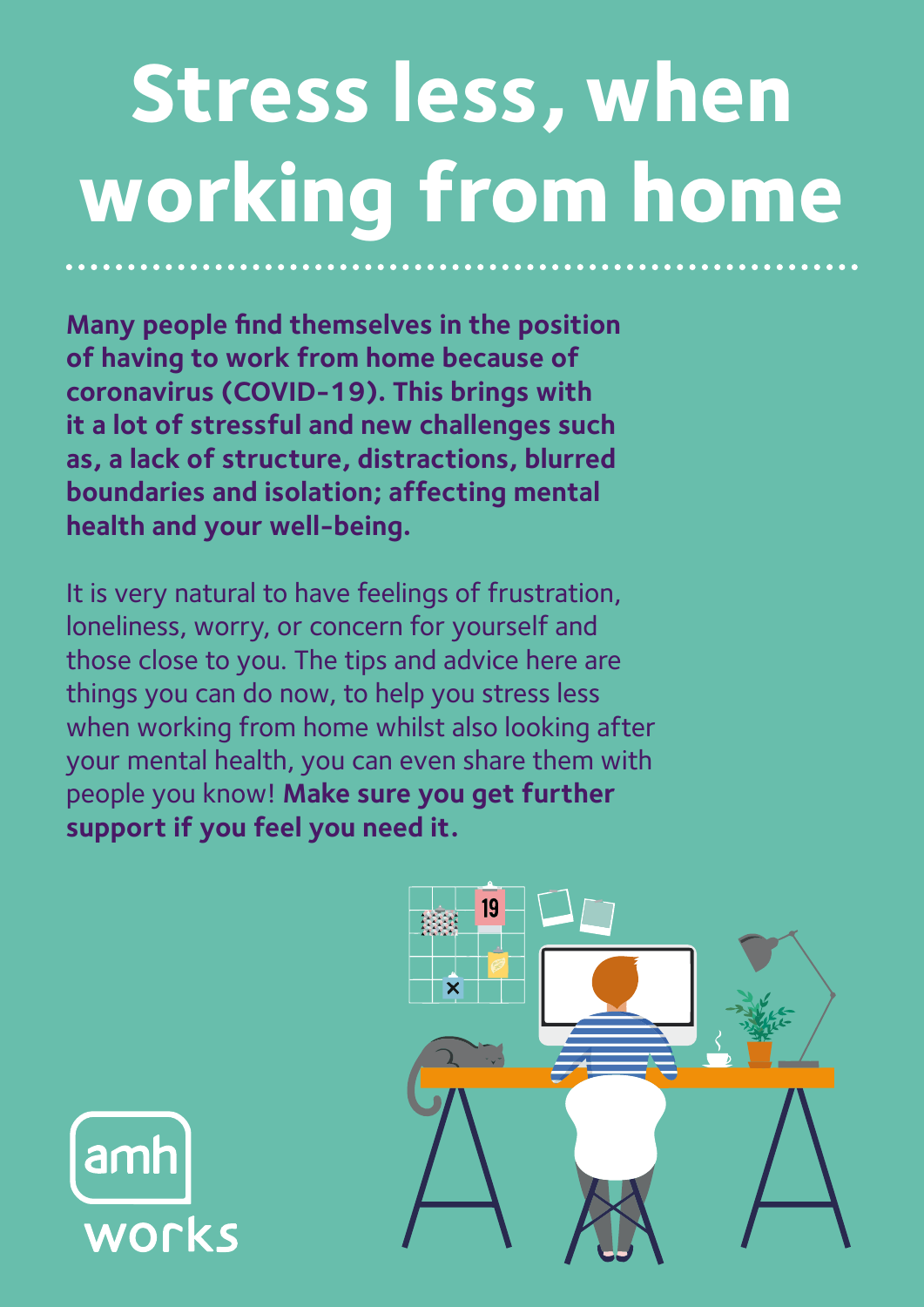

**Let's start with the basics –** Some people will have a private work station at home, however most will need to use the dining room table, kitchen, or any spare space available. Make sure you have a separate area that is comfortable, provides desk space with a screen at the right height, a comfortable chair and any other amenities that will set you up both physically and mentally for the working day.



**Making it work for everyone –** Communicating with others in your house that may also be working from home is important to avoid stresses down the line. Talk about details such as, when does the working day start and finish? What time is lunch and are their breaks during your day? If you have children, establish 'childcare shifts', have the conversation and keep reviewing this. Where do you take phone calls? These could even be scheduled and talked about the night before for 5 minutes to check, what does tomorrow look like for you? If you live alone, planning this yourself will help provide some well needed structure.



**Create your own routine –** Routines are good for your productivity and most importantly, your mental health. Decide what works best for you, does a workout before the day starts set you up for the work ahead? Would a walk around the block during breaks help freshen you up? Even getting a shower and getting dressed may sound simple, but it maintains a routine and ensures you are in the right headspace to take on the day, especially if you are having work or video calls with colleagues and clients.



**Staying active and managing the news –** Get exercise and seek activity where you can, incorporate a dose of exercise into your routine, whether it's walking during breaks, smashing a HIIT workout, or going for a run before the day starts. Get creative, make it fun and move your body in whatever way you enjoy! A dose of exercise is important to maintain immune functions and looks after your mental health. We live on a notified and anxious planet, ration social media and the news, keep informed, however decide a slot that is dedicated to this - on your watch. Set time limits on your social media apps and visit reliable sources such as the Public Health Agency or World Health Organisation.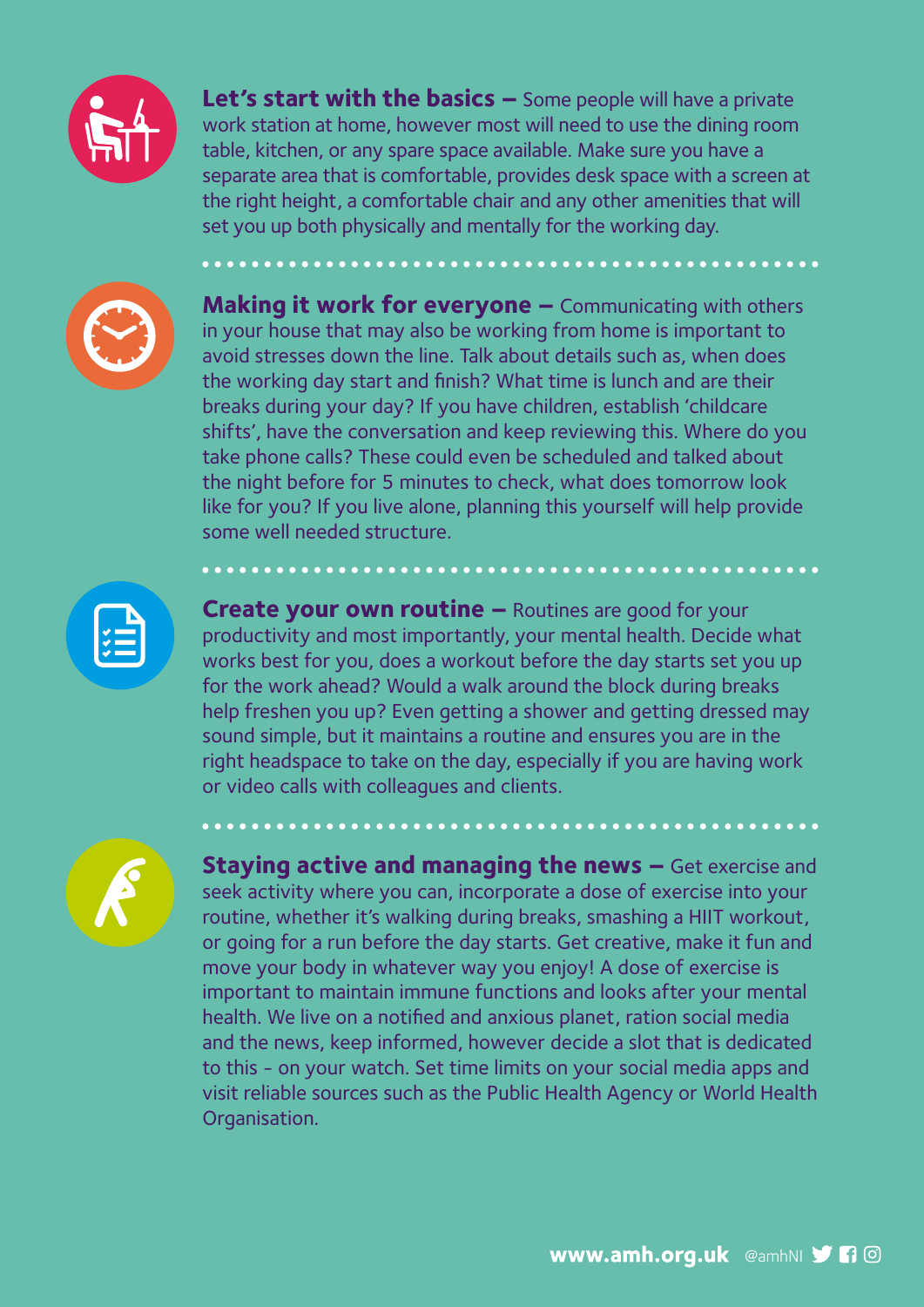

**Dance in the rain –** This tip is all about staying positive despite the current situation. It's not ideal having to make changes to the working day but that doesn't mean we need to dwell on it and take our mind away from getting the most out of the present moment, which is all we have! Our focus has moved from normal everyday goals we had to looking after our work, mental health and encouraging self-development through hobbies. Use any spare time to unwind, engage in a skill you were putting off – cook, learn a new language, pick up that dusty guitar or exercise; it's an opportunity to work and play, if you make it one.

**You're not on your own –** Being away from the office doesn't mean you're own your own. Stay in touch with those you work with, decide what time works best for everyone for catch-up meetings. When the work stuff is done, have some fun! Set up a text or email group and share things to enjoy, recipe of the week, a virtual come dine with me, workout of the week and help each other out, you're in this together! Connect with your friends and family more than usual, it's easier than it has ever been with technology. Check in and see how their day is going, during the evenings play some games or have a quiz online together, especially if you're living alone.



**Fuel your mind –** When working from home it can be easy to lose track of time and miss important breaks to eat and get away from the busy screens we work with. Set a lunch and any break times before the day begins and stick to them. Missing these can reduce concentration and affect energy levels. Drinking plenty of water and having healthy snacks such as fruit and vegetables while you work can help keep your energy levels up and prevents a drop in blood pressure which lowers mood and alertness. No more post lunch time drag for you!